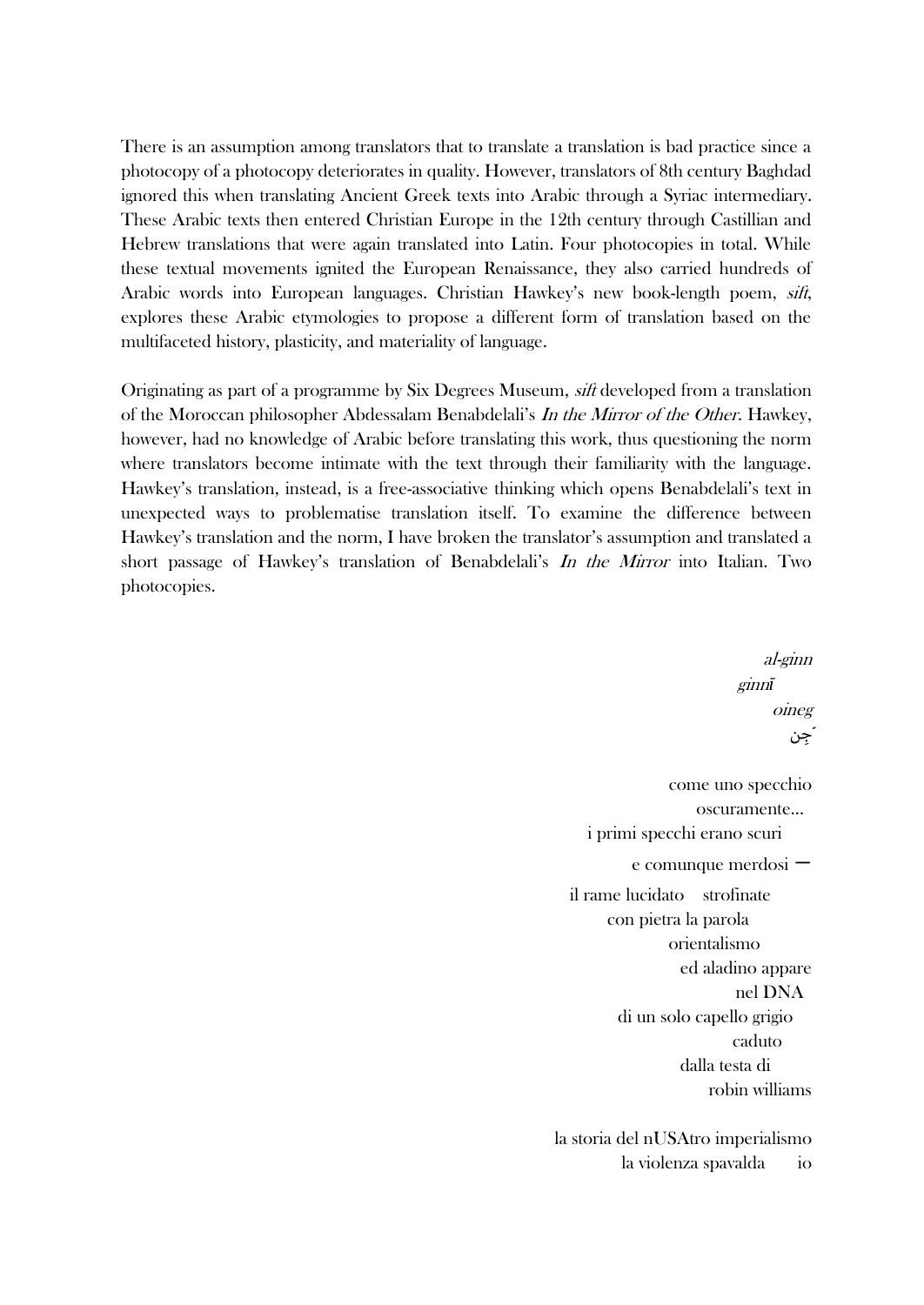per poco non scrivevo violette

un orizzonte alto fina alla cintola una cintura un confine che rapina gli occhi a mano armata apre gli occhi alla nazione per chiarire nano nano la commedia è la forma più alta della dominazione

imparare a sellare un cavallo mi fece il primo segno i loro occhi morbidi quasi sempre marroni sussultano il sottopancia alog aim al stretta

avvicinatevi allo specchio attentamente e come un gatto annusate (i loro occhi discokugeln le traduzioni alla polvere di cometa (i neuroni specchio delle lingue

This section begins with 'a mirror' [uno specchio] to evoke translation's traditional aspiration that it can transparently reflect the text as its equivalent. This belief originates in the idea that meaning is inherently predefined in words and reflects an already existing reality, thus making meaning transferable across languages. For Hawkey:

> 'colonialism when it represents itself [...] insists on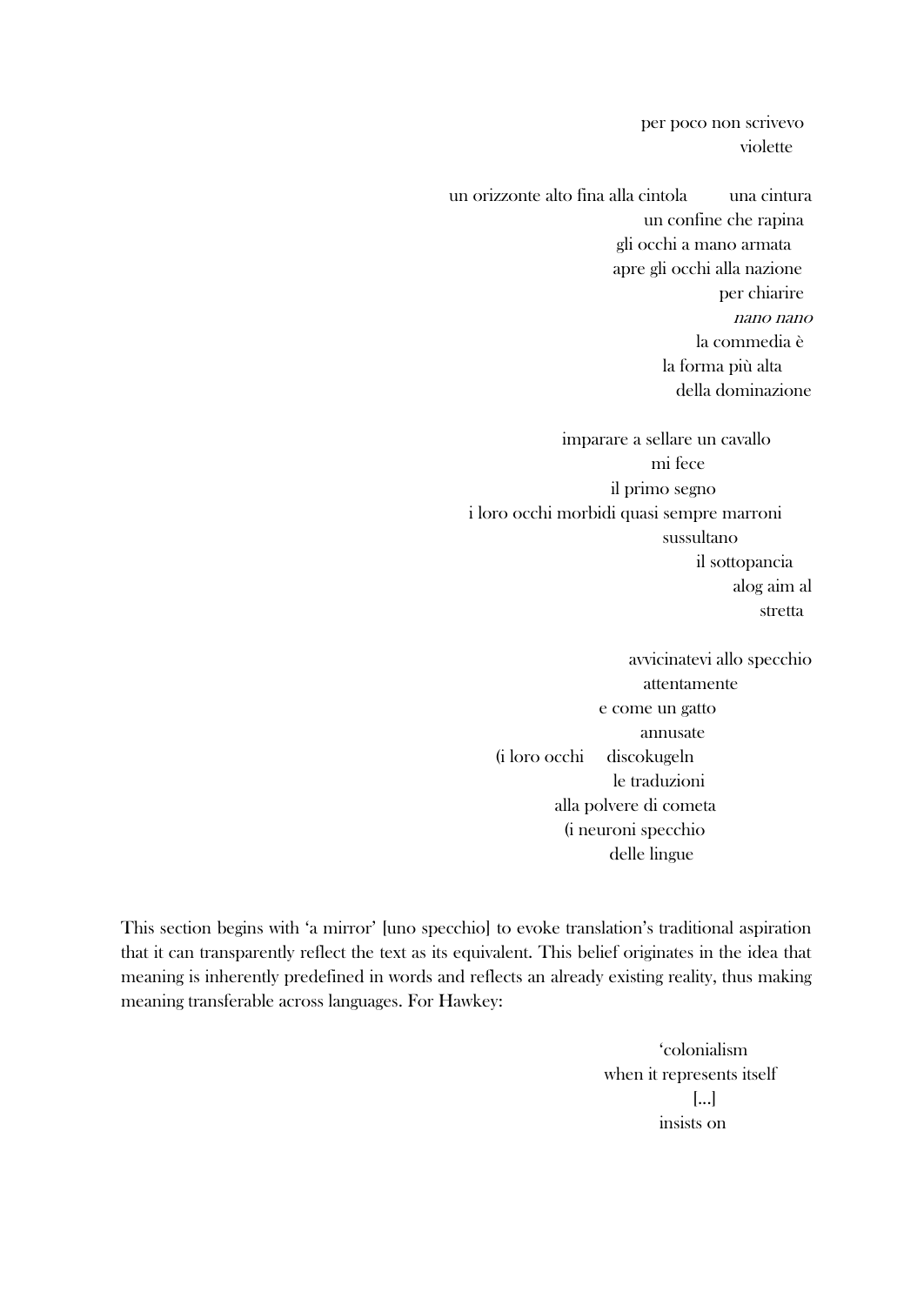blunt transparency'

to conceal how its ideologies inform the creative autonomy of translation and its representation of other cultures through word selection and paratexts. He shows that these mirrors are actually 'dark / and shitty' [scuri / e merdosi] and warns us to 'approach the mirror / carefully' [avvicinatevi allo specchio / attentamente].

Hawkey instead proposes the imagery of 'text / tiles' to highlight the translator's creative autonomy, (as opposed to the assumption that translators merely reflect a pre-existent reality) as well as the relations between English and Arabic since gauze comes from قزة] Gaza] and damask from Damascus. History becomes 'the weaving' of different cultures and words, 'ongoing' and multifarious to inform our contemporary identities. This richness is evoked through 'the hues / that resist / [colonial] transparency' to become a different translation, full of and attentive to our historical relations. The process where history and politics 'language us', construct us within language, is described as the fullness of colouring: from the 'inten / cities of color' built on the imperial trade in cochineal dyes, the 'grey hair' [capello grigio] of an outdated representation, to the 'blue light' of technological connectivity.

While translation - literally meaning: to be transported across - implies that linguistic and cultural borders can be traversed, Hawkey exposes how translations often mediate between cultures, their boundaries and identities by establishing distinctions of power between them, like:

> 'a border holding an eye up to nation'

[un confine che rapina gli occhi a mano armata apre gli occhi alla nazione]

The border, established by the colonial gaze, xenophobically excludes others to form the cultural and geographical nation, contrasting its desire to survey everything within and outside its borders. The phrase, 'holding / an eye up' was the most difficult to translate due to its polysemantics: to support, delay, endure, hold up at gunpoint but also to hold a mirror up to something. I translated it twice both as *aprire* [open] and *rapinare a mano armato* [to hold up at gunpoint, to suggest revealing, like *holding a mirror up*, as well as the implicit violence therein.

Within colonialism's transparent representation, it excludes alternate perspectives to aggrandise and universalise itself, making 'etymology / the study of / contamination'. Hawkey gestures to how dictionaries affix meanings through definition selection, since *sift* itself is structured as a dictionary, prefaced by the word and its etymology: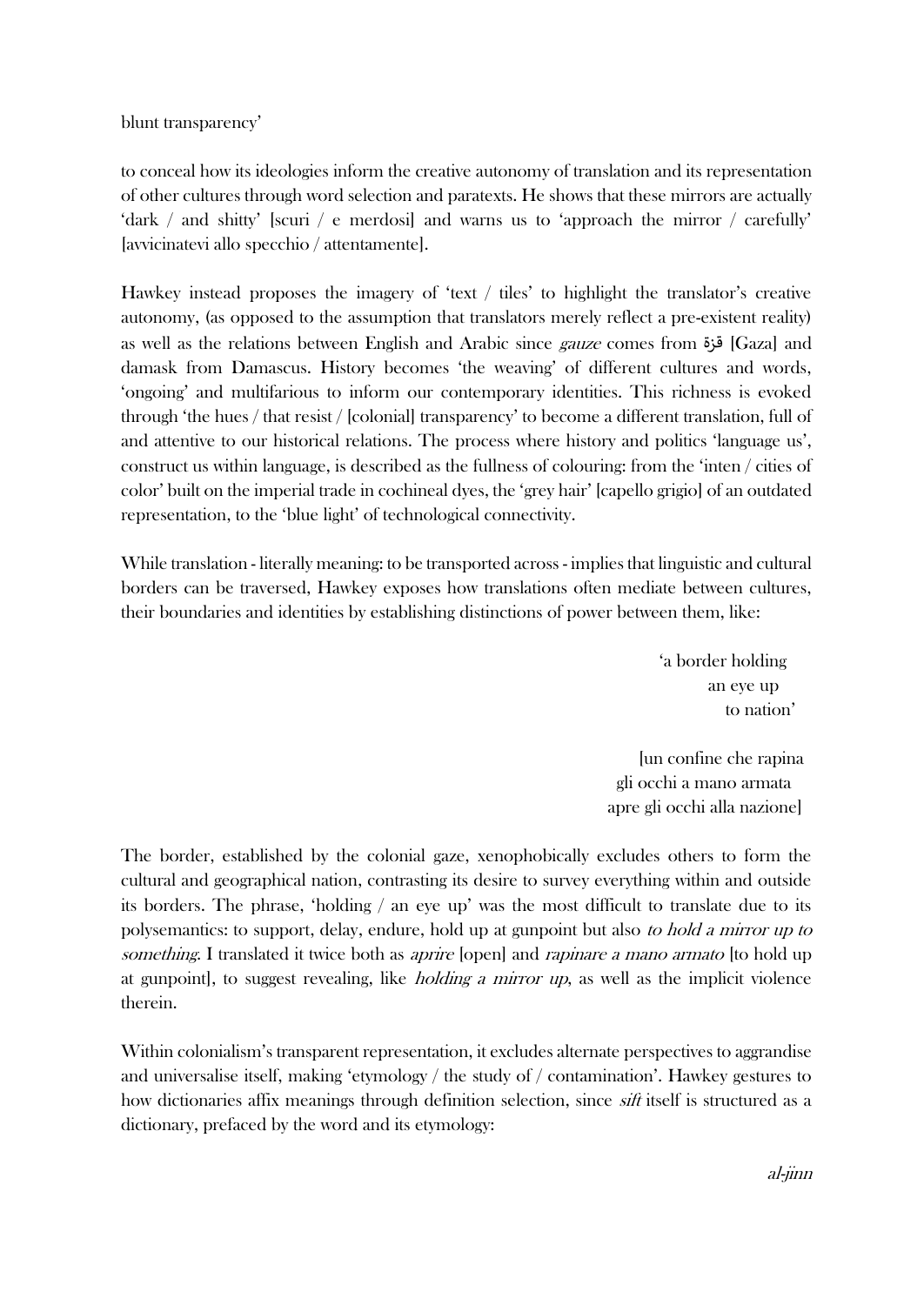jinn*ī* nnij

[al-ginn ginn*ī* oineg]

while the subsequent lines are the definition and example sentences. Translators also affix meanings between languages by constructing equivalencies (cane  $\approx$  dog), but can also facilitate the movement of texts, and words across borders. Hawkey's etymological tracings demonstrate the English language's indebtedness to other languages to create a dictionary of relationality rather than fixed control. He traces these influences:

> 'not 2 purify but 2 refuse 2 throw out the refuse'

in turn revealing our historical and linguistic relations that traditionally have been refused as 'refuse'.

While translations are produced interactively with other texts and ideologies, they also produce understandings of other cultures by becoming metonymic evocations of that culture as a whole 一 as my Italian excerpt evokes the poem as a whole. The folkloric tales from 1001 Nights have become an essentialised evocation for Middle Eastern and North African cultures as a whole, despite its antiquatedness and these cultures' diversity. So entrenched is this orientalist representation that 'aladdin appears in the DNA' [aladino appare / nel DNA] of western culture. Orientalism promises a panoptic total surveillance from a cultural and militaristic vantage point:

> 'exhausted the forced regime of the eye wanting no border'

The pun on 'exhausted' as both comprehensive, 'wanting / no border', and 'exhausted' as tired indicates its outdatedness, that grey hair [capello grigio] of Robin Williams who voiced the Genie in Aladdin (1992, Disney). While in the Italian release he was voiced by Gigi Proetti, the later reference to 'nanu nanu' [*nano nano*] from *Mork and Mindy* in which Robin Williams starred, would make the change to Proietti incongruous. Moreover many Italians are necessarily aware of Prioetti's role in the film, whereas Robin Williams is a more internationally recognised figure due to American cultural dominance.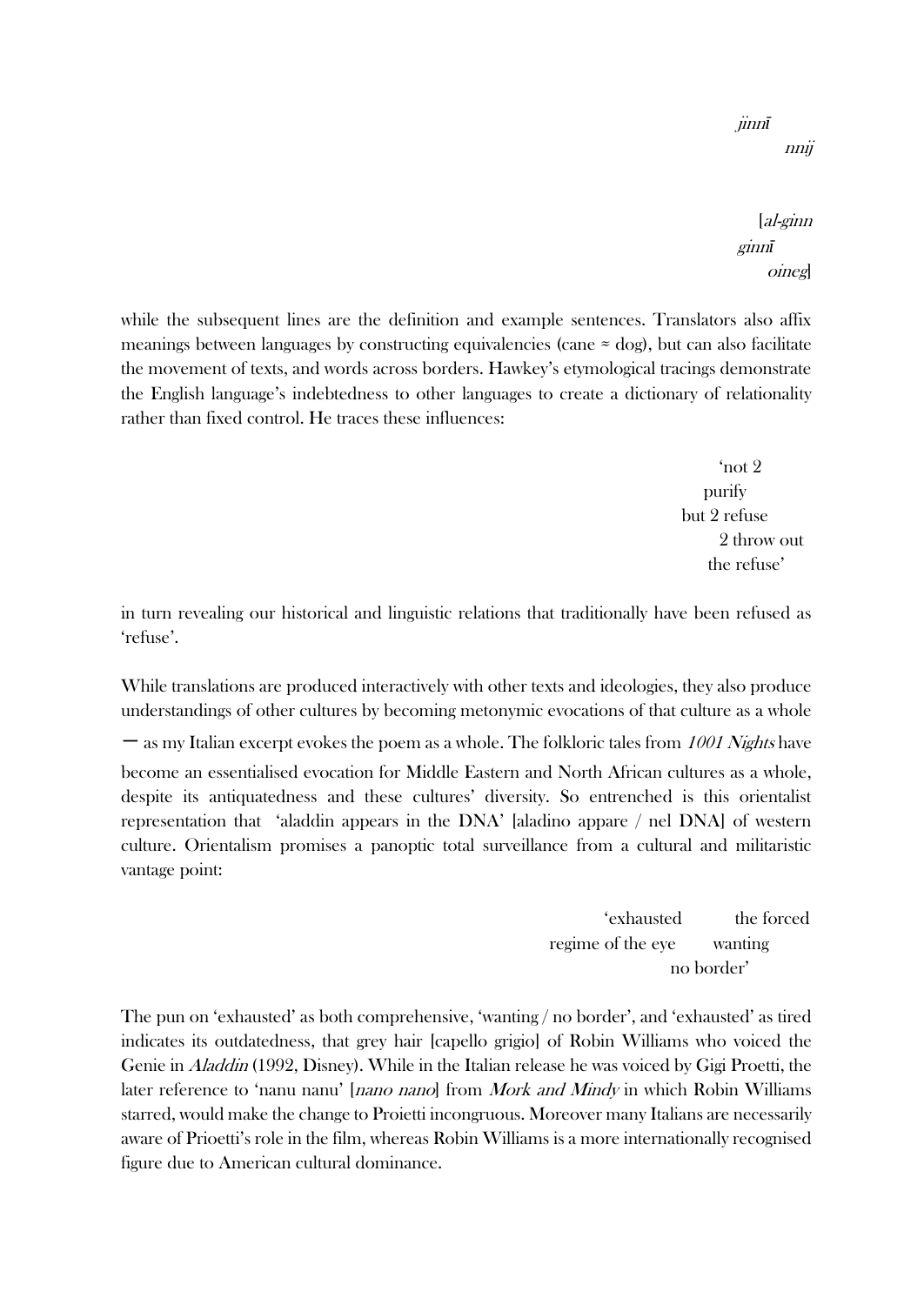The particularity of the orientalist perspective, despite its panopticon promises, is described as Clint Eastwood's infamous squint. For like the colonial imagination:

> 'that squint that narrows what is seen lines it within a sight sovereign settler assessing what exists'

The narrowness doesn't permit other opinions to enter its worldview so it reduces the cultural dynamism and existence of others so that it can be appropriated 'within a sight'. Translation as a practice also advances this since it subsumes the culture and text into an understanding solely in terms of one's own language [1]. This narrowness is constricting, described as:

> the girth strap' taorht ym 'tightened

[il sottopancia alog aim al stretta]

Our bodies, thoughts, and desires are inescapably attached to and constricted by this imagination, making it the translator's task to construct a differently collective 'here' that imagines alternatives outside the colonial narrowness.

Postcolonial translators sought to redefine translation from its appropriative history towards an encouragement of multiple perspectives. Translator Michael Cooperson, inspired by Benabdelali, argues the translator should not be preoccupied with difference, rather 'bring readers into a space where many kinds of understanding, and many kinds of enjoyment, are possible' [2]. sift creates this by aligning the text on the right hand side and using boustrophedonical orthography (where at the end of the line, the following line turns in the reverse direction) like the Arabic script to embody how 'translation does not merely transform the translated text [...] it also transforms the translating language' [3]. This transformation is facilitated by the inherent movement of translation where:

> 'learning to saddle a horse it made me the first sign'

[imparare a sellare un cavallo mi fece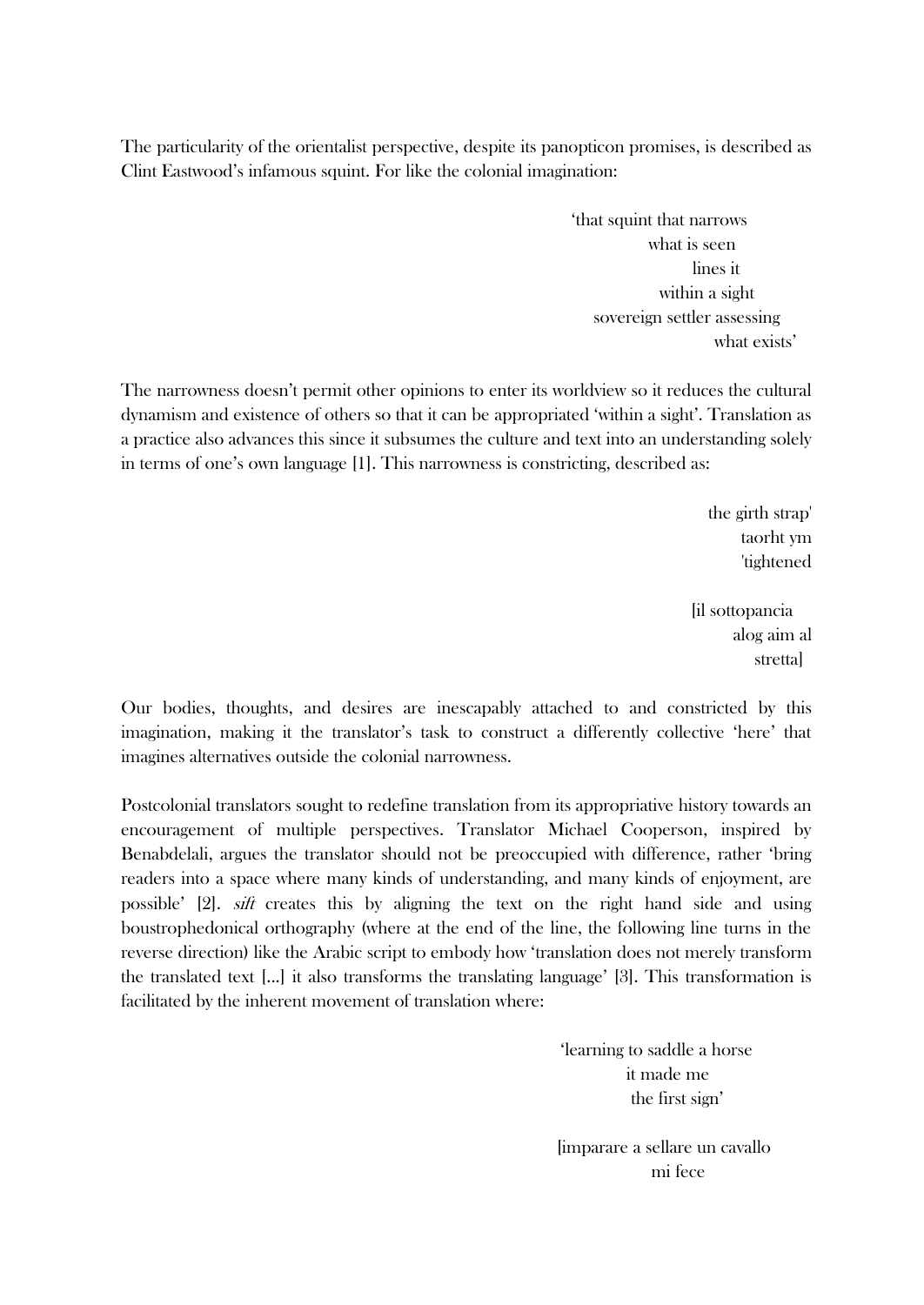## il primo segno]

The horse as translation parochialises the translator, their understanding and culture, by transporting them into a space where they become one amongst multiple signs and languages.

Translation can also break borders of understanding and of self. For the critic Gayatri Spivak, the surrendering of self in translation to the text requires a certain intimacy that makes translation an ethical and erotic act through the relating of self to other [4]. Hawkey describes the translator as 'a gutter  $/$  gulf self' that is expanded by translation and prepared to surrender to another. This 'gulf breaking' shows how that emptiness is filled by another language through translation, which can unfortunately be informed by coloniality such as the Gulf War. Hawkey intersperses sift with French, Dutch, Spanish, and German phrases, such as 'discokugeln' [disco ball] which signals his inability to think monolingually. For writers cannot write in one language if they know more than that language, attesting to the personal transformation through language learning. While in Dutch he mentions 'mijn lippen' [my lips], a liminal space where language enters and exits, his combination of languages with 'avecmachen' [with making] or 'hacer mid' [making with] more directly represents the linguistic cross-pollination of translation. The making-with becomes a synonym for the translation space where multiple understandings cohabit the translated text and the translator themselves.

Translation facilitates the movement of words between languages through calques, loanwords and the untranslatable. The etymologies that begin each section of the poem provide historical examples of the multidirectional ways languages inform one another. Language's multiplicity is also evident in puns, which Hawkey uses throughout such as 'cheerios', both the cereal and goodbye which I translated with both words adjacent [cheerios l'arrivederci] since I wasn't able to find an Italian word that combines both. However, the pun in 'the history of us imperialism', as the USA and the plural pronoun which implicates us in the colonial imagination, I translated with the tmesis of *nostro* [us] and *USA*: *nUSAtro*. Hawkey doesn't just show polysemantics but creates new relations through fracturing and juxtaposition like:

> 'swaggering violence i almost wrote violets'

[la violenza spavalda io per poco non scrivevo violette]

While these reveal the hidden violence of language and the intimacy needed to imagine alternatives, they demonstrate language's plasticity, that despite its violent history it can produce new alternatives through slippages along its inherent relationality. Language is shown as a social phenomenon which we all enter, replete with the historical and cultural movements, and whose problems and possibilities we inherit.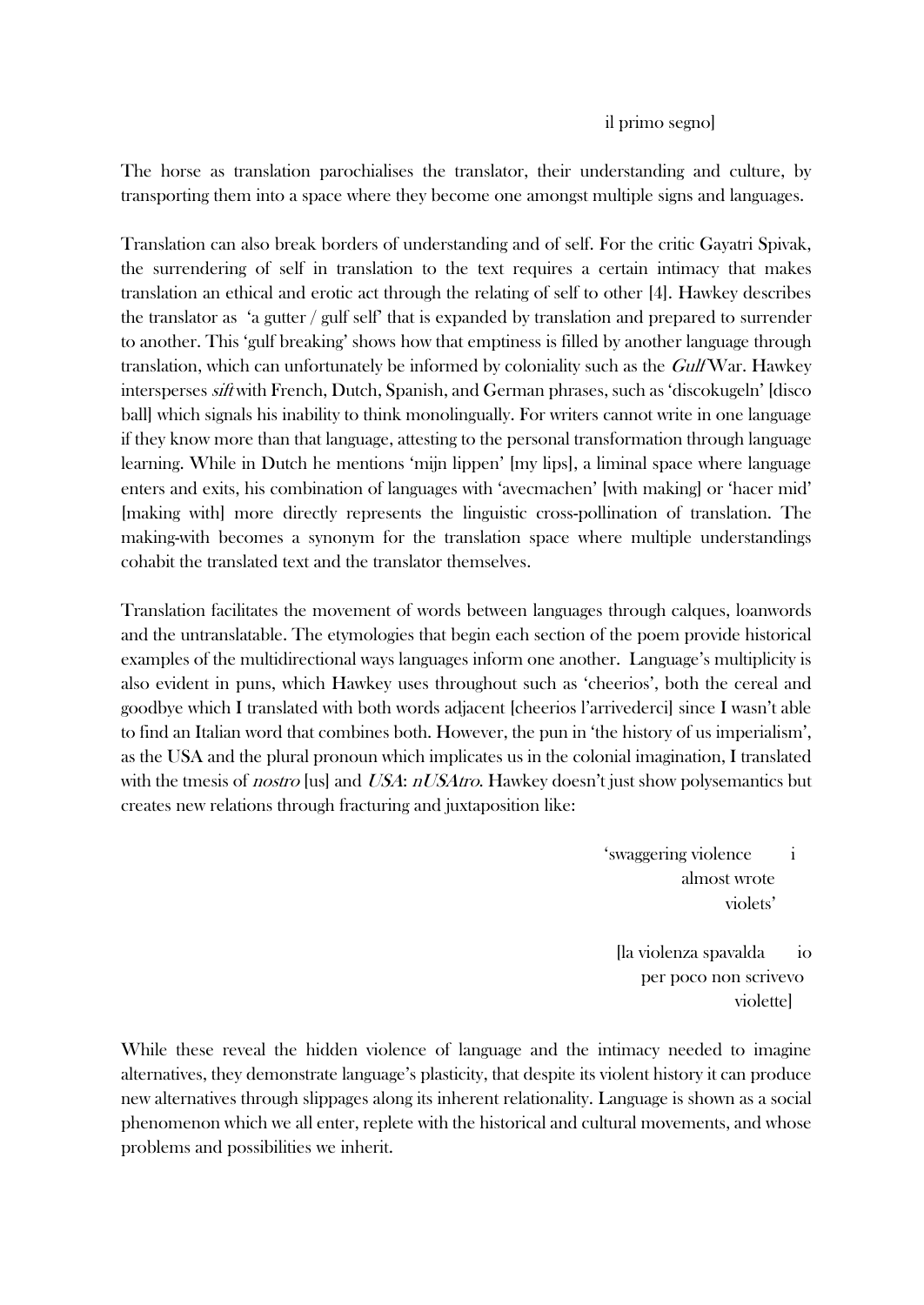sift has an indirect intimacy with Benabdelali's text that doesn't depend on colonial domination and assimilation; rather it is proximate, free flowing, and elaborates on the text's intention, language and history. My photocopy translation, hunched over the text, holds *sift* tightly and belabours meanings and the difficulties therein to preserve as much as possible, but in doing so it distorts the text while feigning transparent accuracy. Hawkey's translation, however, is a study, more a sketch than photocopy, that focuses on certain details of Benabdelali's text.

For translator Maria Tymoczko, it is insufficient to represent alternatives, instead they must be explicitly stated [5]. Hawkey's sift becomes a paratext, the translator's note framed as translation that lays out his alternative to colonial transparency, in favour for one that does not represent a totality but instead recognises overlapping and partial elements and histories between Arabic and English. The moments of self-reflexivity jolt us from the lyricism to remind us of the construction of the poem and invite us into the difficulties of attentive translation and the translator's position therein. *sift*'s indirectly intimate ethics, historically and linguistically informed, create an attentive translation that, in Benabdelali's words, is "transformation, renewal, transmigration, openness, cross-pollination, profusion, and life" [6].